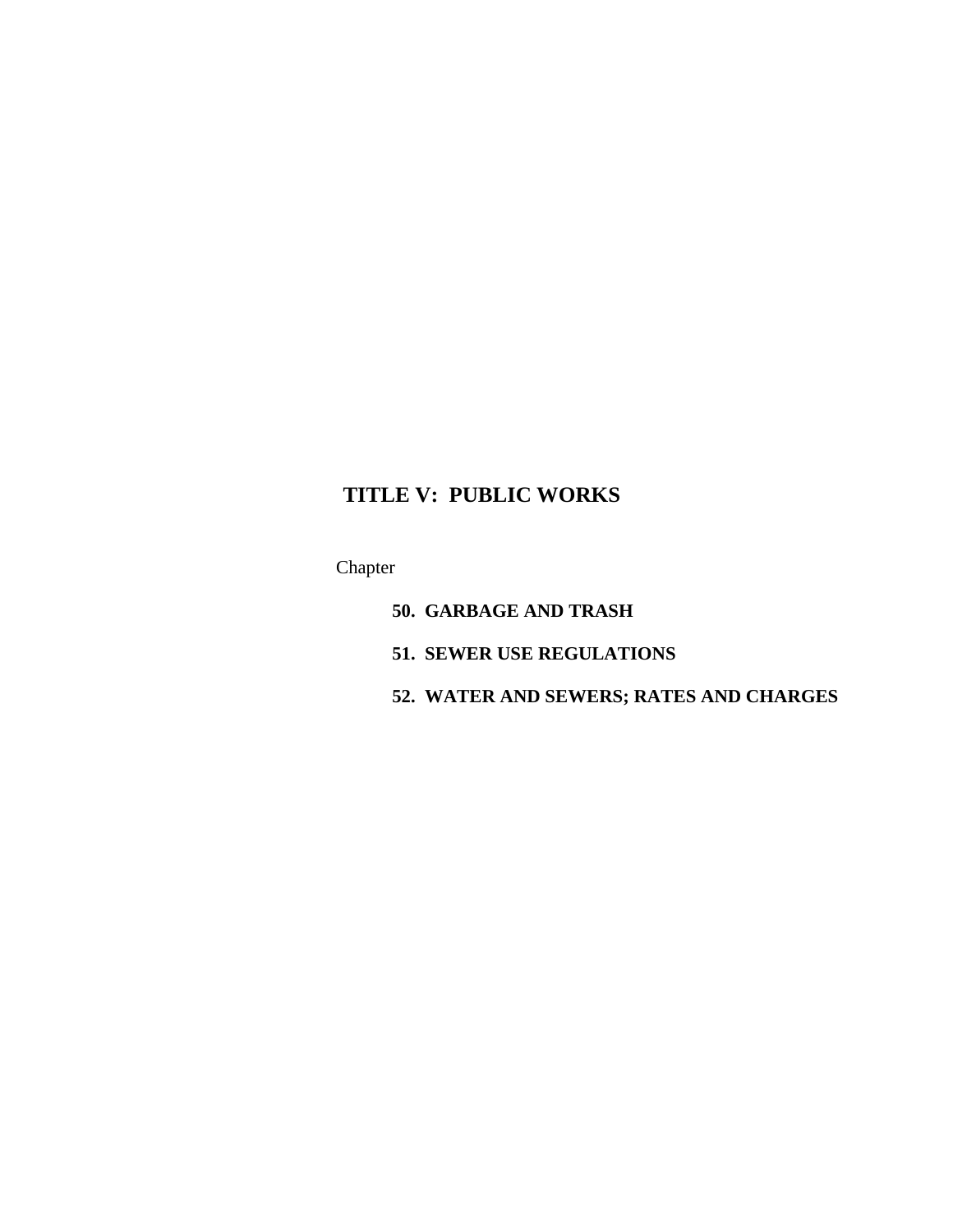## **CHAPTER 50: GARBAGE AND TRASH**

### Section

- 50.01 Hauling of garbage and the like
- 50.02 Parking unlawful
- 50.03 Covers required

## *Cross-reference:*

*Waste holding facilities, see Title XV - Chapter 150 - § 150.75 - § 150.80 See Title XI – Business Regulations, Chapter 117 – Wastehauler License and Regulations*